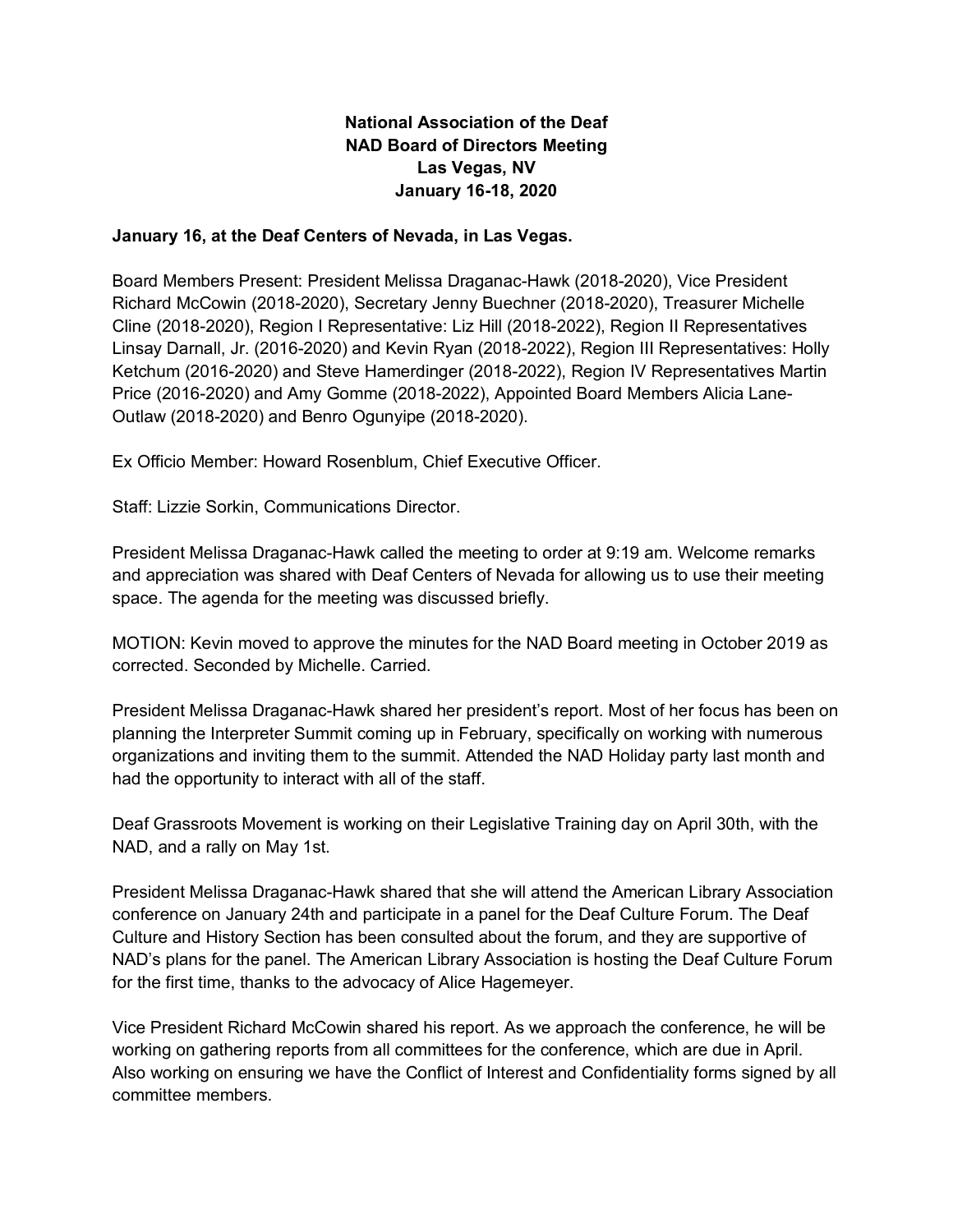Secretary Jenny Buechner did not have a report.

Treasurer Michelle Cline shared her report, including that the board will be reviewing the 2020- 2021 Proposed Budget. Michelle shared that the NAD has a new CPA, and they are working on catching up on monthly financial reports. As far as we know, we are on track with the 2019-2020 budget as approved by the board.

CEO Howard Rosenblum shared his report. NAD hosted a dinner with stakeholders to talk about how they can continue to support NAD in different ways in addition to financial support (sponsors).

With the increase of marketing and social media, there have been more positive comments about the work of the NAD. It is recognized that there is a need for a full time Social Media person to support the Director of Communications in those efforts. It has been built into the 2020-2021 Proposed Budget, for the Board to review and decide.

More firms across the country are reaching out to the NAD for possible partnerships or amicus briefs on cases regarding deaf people.

Youth Programs has launched a new website. There was a discussion about accessibility. The website is accessible for screen readers, however the information is not available in Spanish, which is necessary as many parents of deaf students read and write in Spanish so efforts will be made to increase Spanish translations of the Youth Programs website.

Jamaal Wright will continue as YLC Director for this year. There was a brief discussion about how YLC Foundation could support NAD's YLC program.

The board discussed the Youth Ambassador Program and how we can draw in more candidates, and make this an attractive event at the Biennial Conference. Chanel Gleicher Bonehyo, Youth Programs Director has made changes to the YAP program for the upcoming conference, to make it more entertaining.

The board discussed the term "youth" as it may not be the best fit, as we have programs for high school students through Jr. NAD, and YLC, as well as other programs and the Youth Section for 18-30 years old. No decision was made to change any of the wording/names at this time but discussion will be ongoing.

President Melissa Draganac-Hawk called for a recess at 10:16 am.

The meeting resumed at 10:31 am.

Jenny Buechner shared the plans for the Interpreter Summit. The board discussed possible questions for the facilitators to use during the summit.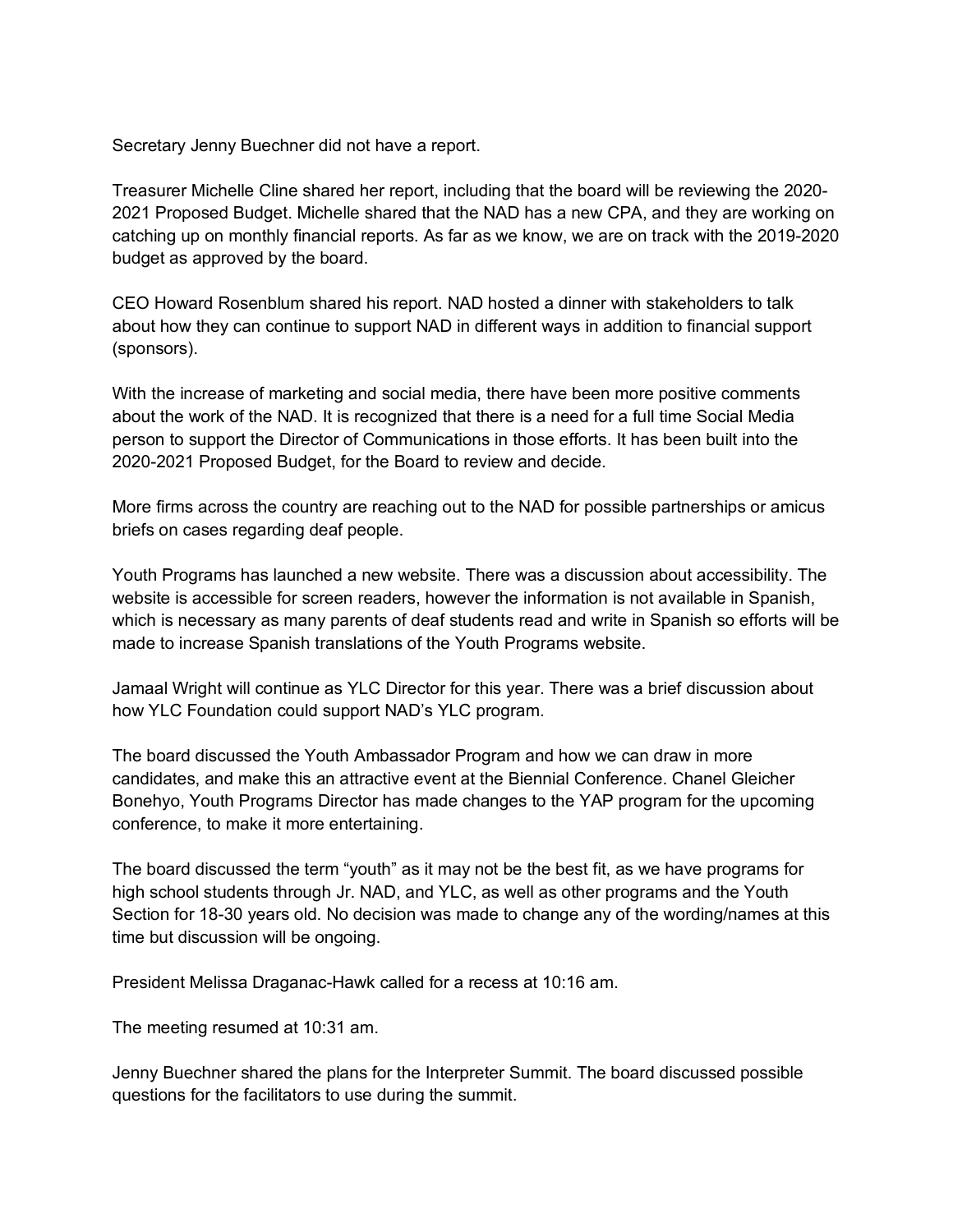Treasurer Michelle Cline reviewed the 2020-2021 Proposed Budget with the board. There was a discussion about the concern of membership decline, and how we can find other revenue to make up for the loss of revenue from membership.

President Melisa Draganac-Hawk called for a recess at 12:36 pm.

Meeting resumed at 1:36 pm.

The board discussed concerns about State Association leadership and transitions, and explored possible ideas on how to better support State Associations. Several ideas were discussed and the Board will continue exploring those ideas.

The board had a discussion on how to handle external requests to distribute or sign petitions for issues within the deaf community. It was decided that the Rapid Response Team will draft procedures for the Board Policy Manual, and the Social Media guidelines.

President Melissa Draganac-Hawk called for a recess at 2:47 pm.

Meeting resumed at 2:57 pm.

Diversity Strategy Team Board Liaison Amy Gomme shared an update on the committee. There are challenges for the committee.. The board shared some suggestions for individuals who would be a good fit for DST.

Alicia Lane-Outlaw shared a report on Strategic Planning. The board discussed SWOT analysis from its last board meeting in Arkansas. The staff will have an opportunity to share their input for SWOT analysis. There are four (4) major themes among the items shared by the board and they are as follows:

- Broaden Community Engagement
- Increase Access to Leadership Training
- Build Capacity
- Strengthen Civil Rights

The committee will prepare the framework for NAD Board to review at its next board meeting in April.

President Melissa Draganac-Hawk called for a recess at 3:54 pm,

The meeting resumed at 3:57 pm.

Priority Updates were given.

Priority: National Family Campaign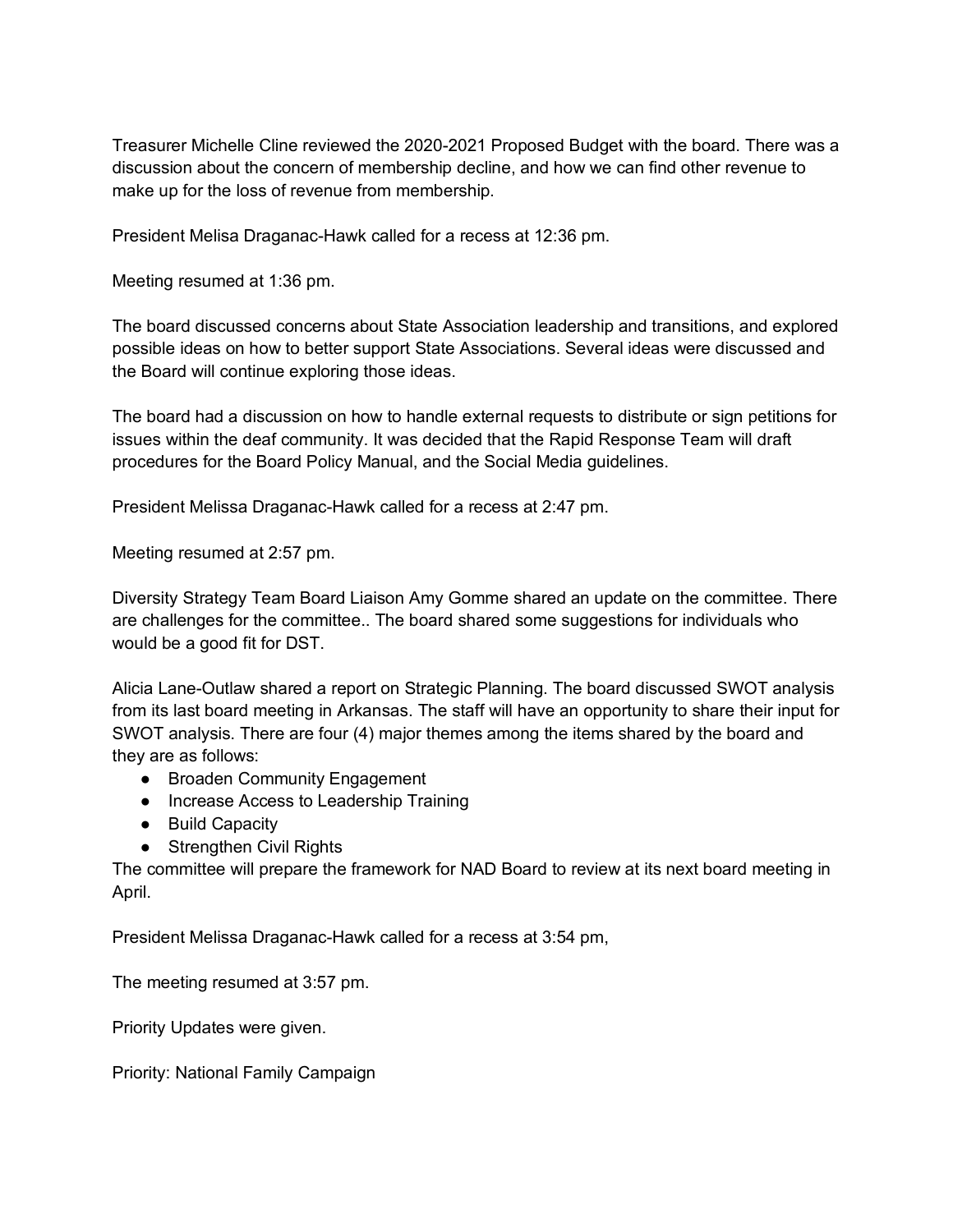Board Liaison Michelle Cline shared that they are working on updating the website to include more visual context including ASL videos, and Spanish translated content. There will be a blog available similar to "Dear Abby" where families can share questions and situations asking for suggestions on how to handle them. Six (6) topics have been identified and will expand on that as they grow with blogging. A bookmark has been created that explains how to advocate for your deaf child, currently available in English and will be made available in Spanish soon. Tawny Holmes Hlibok, NAD Education Counsel will be meeting with Hands and Voices in February discussing ways to engage with families and improve feedback for the website and home office. There is a bill in congress at this time regarding "Signing is a Language" bill, to include signed languages for deaf children and CODAs in the English Language Learners (ELL) program and services, in which NAD will provide a press release supporting this bill.

Priority: Establish a Task Force with Deaf Seniors of America (DSA) on all aging-related issues. Board Liaison Martin Price shared that the committee, especially Poorna Kushalnagar and Donalda Ammons have been gathering a lot of information about deaf seniors through surveys that are being distributed. One other major concern is regarding caregivers for deaf people, as well as job opportunities for deaf people to become caregivers. A Facebook group has been established for Deaf Caregivers and it is the hope that it will expand on its own. There are two (2) colleges that are exploring the possibility of establishing a program/major for deaf people to become caregivers.

Priority: Campaign to spotlight the oppression of Deaf people within the justice system. Board Liaison Steve Hamerdinger shared that the Public Safety committee is no longer involved in this priority, as they have other items they want to focus on, and NAD HQ has already made progress in its work that supports the priority. CEO Howard Rosenblum shared that they are working with NASADHH on a Law Enforcement summit. Currently working on identifying officers who know sign language to be a part of the summit. The board discussed individuals who know sign language that could be considered for the Law Enforcement summit.

Priority: Restoring the Deaf community's confidence in the sign language interpreting profession by strengthening our partnership with the interpreters.

Board Liaison Jenny Buechner shared that the Interpreting Summit will support the position statement that will be a part of the priority. The CPC Committee will reconvene in Washington DC in February to complete the revised proposed CPC.

President Melissa Draganac-Hawk shared that RID had invited Howard to be a part of their taskforce for the SC:L - Legal Interpreting certification. The board agreed that we will decline to participate in this committee at this time.

President Melissa Draganac-Hawk called for a recess at 5:08 pm.

**January 17, at the Deaf Centers of Nevada, in Las Vegas (after a visit to Roundy Elementary School, a school with deaf students in Las Vegas).**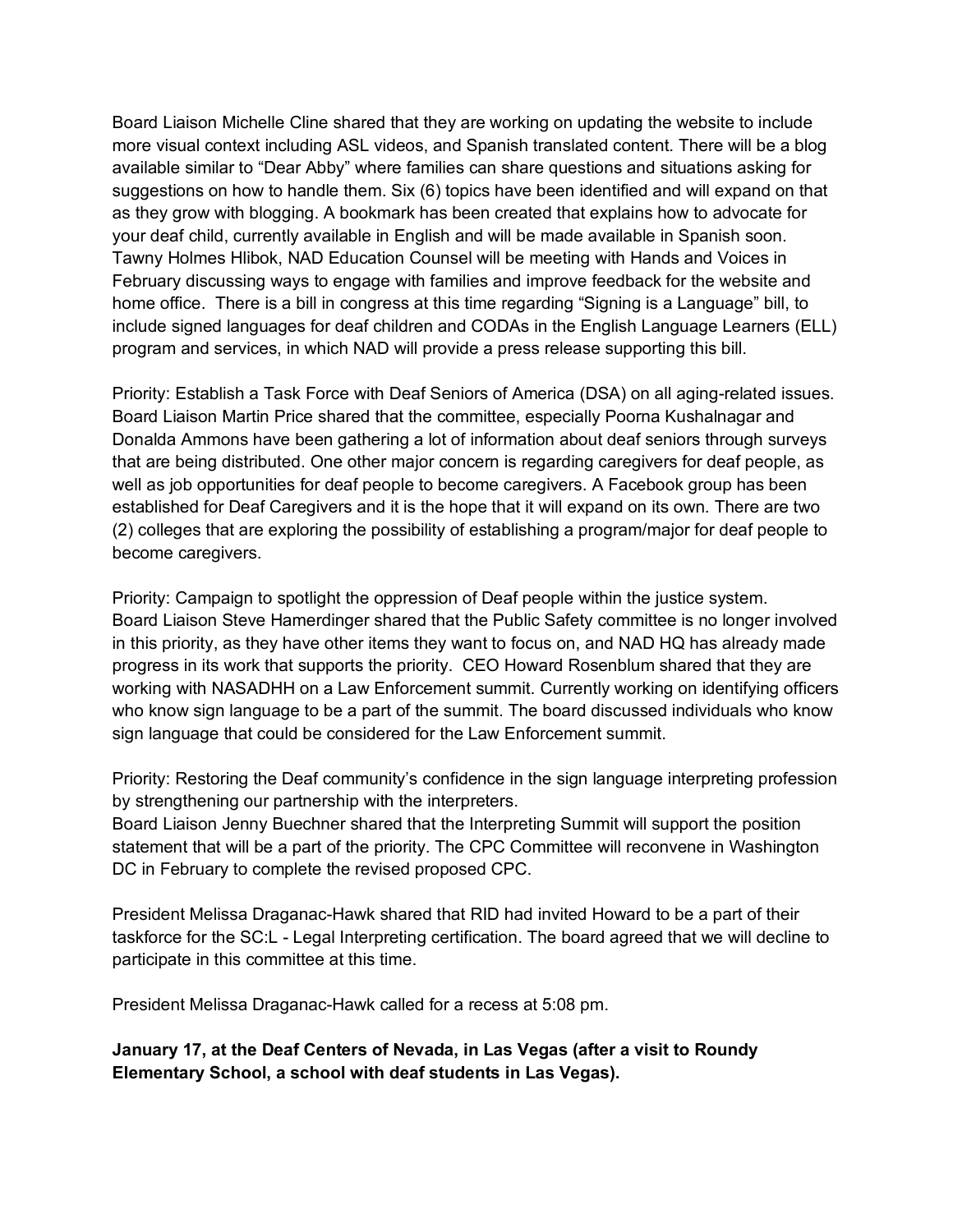Board Members Present: President Melissa Draganac-Hawk (2018-2020), Vice President Richard McCowin (2018-2020), Secretary Jenny Buechner (2018-2020), Treasurer Michelle Cline (2018-2020), Region I Representative: Liz Hill (2018-2022), Region II Representatives Linsay Darnall, Jr. (2016-2020) and Kevin Ryan (2018-2022), Region III Representatives: Holly Ketchum (2016-2020) and Steve Hamerdinger (2018-2022), Region IV Representatives Martin Price (2016-2020) and Amy Gomme (2018-2022), Appointed Board Members Alicia Lane-Outlaw (2018-2020) and Benro Ogunyipe (2018-2020).

Ex Officio Member: Howard Rosenblum, Chief Executive Officer.

Staff: Lizzie Sorkin, Communications Director.

Visitors: Todd Garner, Donna Kowalski, Olivia Stein

The meeting resumed at 11:23 am.

Priority: Focusing on Systemic Barriers in Vocational Rehabilitation Services for the Deaf/HH. Board Liaison Holly Ketchum shared that the National Deaf Center (NDC) already has a lot of information and resources regarding Vocational Rehabilitation on their website. The committee will be able to provide feedback, additional information and resources to NDC to include on their website. NDC will have CEUs available for Vocational Rehabilitation counselors and professionals. The board discussed whether there is information on how many Vocational Rehabilitation counselors are deaf, or provide services to deaf people. The committee needs to make recommendations on how to address WIOA and Order of Selection (OOS). A position statement paper is being completed by the committee and will be shared with the board soon.

President Melissa Draganac-Hawk led a discussion about the 2020 NAD Biennial Conference schedule.

President Melissa Draganac Hawk called for a recess at 12:25 pm.

Meeting resumed at 2:15 pm

The board discussed roles and responsibilities of the board for the conference.

President Melissa Draganac-Hawk called for a recess at 3:43 pm.

The meeting resumed at 3:52 pm.

The board continued the discussion on roles and responsibilities of the board for the conference.

President Melissa Draganac-Hawk called for a recess at 4:57 pm.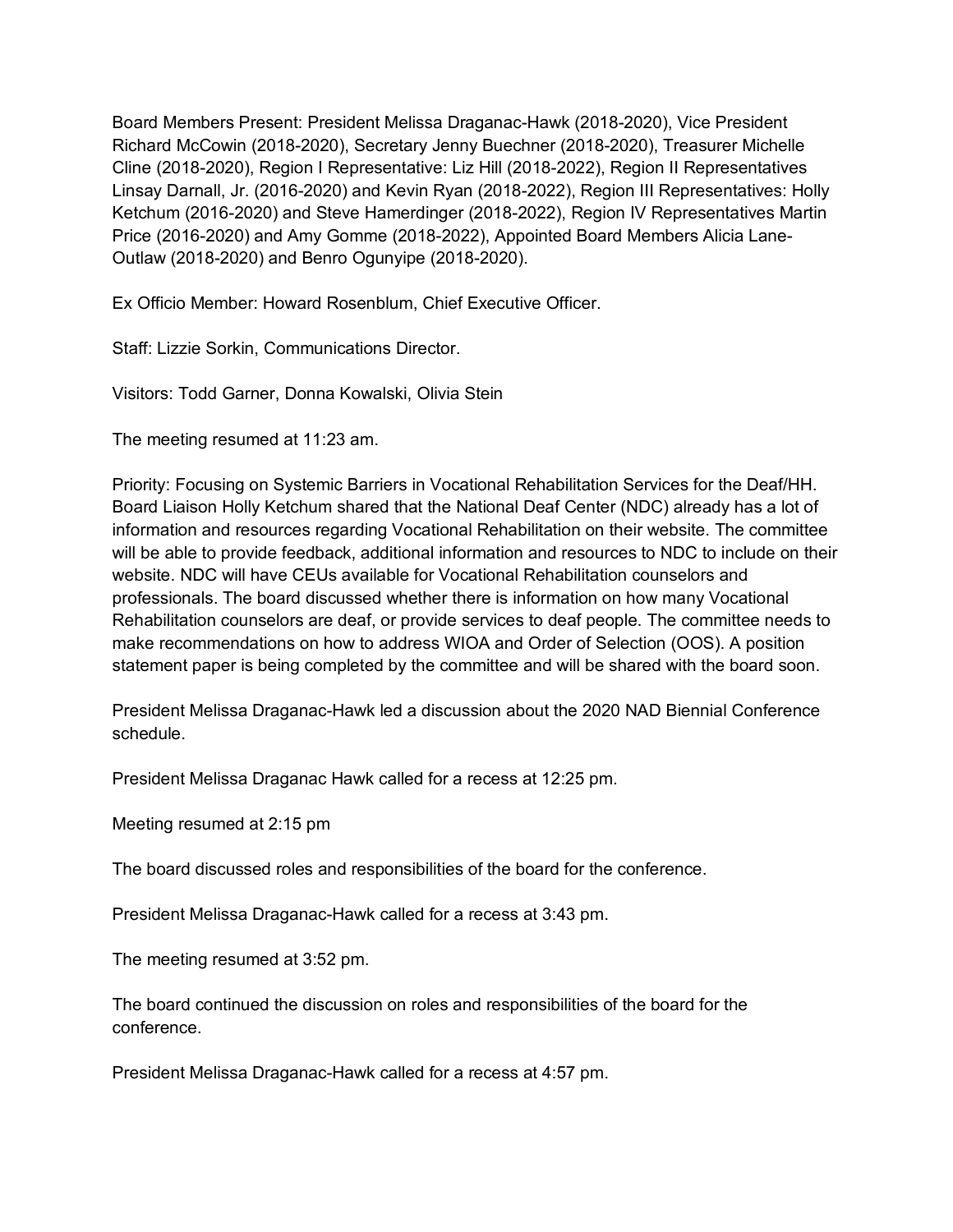## **January 18, at the Deaf Centers of Nevada, in Las Vegas.**

Board Members Present: President Melissa Draganac-Hawk (2018-2020), Vice President Richard McCowin (2018-2020), Secretary Jenny Buechner (2018-2020), Treasurer Michelle Cline (2018-2020), Region I Representative: Liz Hill (2018-2022), Region II Representatives Linsay Darnall, Jr. (2016-2020) and Kevin Ryan (2018-2022), Region III Representatives: Holly Ketchum (2016-2020) and Steve Hamerdinger (2018-2022), Region IV Representatives Martin Price (2016-2020) and Amy Gomme (2018-2022), Appointed Board Members Alicia Lane-Outlaw (2018-2020) and Benro Ogunyipe (2018-2020).

Ex Officio Member: Howard Rosenblum, Chief Executive Officer.

Staff: Lizzie Sorkin, Communications Director.

Visitors: Ellen Thompson, Lauren Smalley, Jeff Beardsley, Tim Smalley

The meeting resumed at 8:41 am.

President Melissa Draganac-Hawk led the discussion about the Council of Representatives for the 2020 NAD Biennial Conference.

Committee reports were given.

IRAC – Howard Rosenblum shared that he will update the accreditation system based on feedback from the board, then share with the IRAC committee to finalize.

NERC – Board Liaison Holly Ketchum shared that the committee wants to have a survey then can do final updates and close off NERC. Lizzie suggested a focus group for feedback on website content rather than doing a survey. Melissa suggested narrowing the survey to specific groups/people such as deaf schools, job coaches, VR counselors, etc.

DCHS – Board Liaison Linsay Darnall, Jr. shared that the section now has a board. The DCHS section board will have regular meetings.

NDEC – Board Liaison Michelle Cline shared that they are focused on planning for the upcoming conference held in Chicago at the NAD Conference, as well as recruiting more Teachers of the Deaf in the outlying areas to attend this conference.

Former Board Member Section – President Melissa Draganac-Hawk shared on behalf of Steve Lovi that the section is focused on fundraising for the NAD.